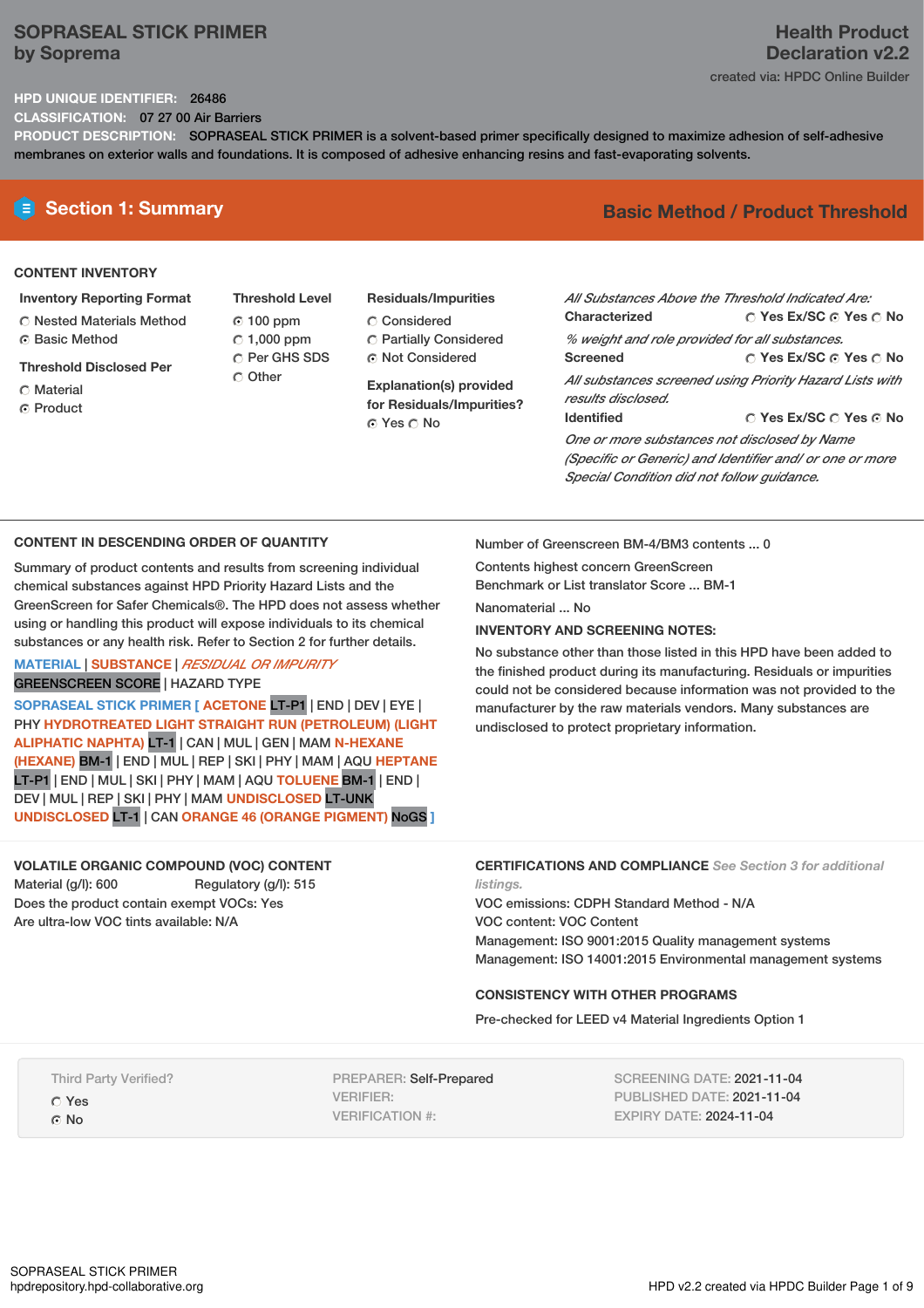This section lists contents in a product based on specific threshold(s) and reports detailed health information including hazards. This HPD uses the *inventory method indicated above, which is one of three possible methods:*

- *Basic Inventory method with Product-level threshold.*
- *Nested Material Inventory method with Product-level threshold*
- *Nested Material Inventory method with individual Material-level thresholds*

Definitions and requirements for the three inventory methods and requirements for each data field can be found in the HPD Open Standard version *2.2, available on the HPDC website at: [www.hpd-collaborative.org/hpd-2-2-standard](https://www.hpd-collaborative.org/hpd-2-2-standard)*

# **SOPRASEAL STICK PRIMER** PRODUCT THRESHOLD: 100 ppm RESIDUALS AND IMPURITIES CONSIDERED: No

RESIDUALS AND IMPURITIES NOTES: Residuals or impurities could not be considered because information was not provided to the manufacturer by the raw materials vendors.

OTHER PRODUCT NOTES: Many substances are undisclosed to protect proprietary information.

| <b>ACETONE</b>         |                                                                |            |                 |                                      |                                                      | $ID: 67-64-1$ |
|------------------------|----------------------------------------------------------------|------------|-----------------|--------------------------------------|------------------------------------------------------|---------------|
|                        | HAZARD SCREENING METHOD: Pharos Chemical and Materials Library |            |                 |                                      | HAZARD SCREENING DATE: 2021-11-04 19:28:22           |               |
| %: $25.0000 - 50.0000$ | $GS: LT-PI$                                                    | $RC:$ None |                 | NANO: <b>No</b>                      | SUBSTANCE ROLE: Solvent                              |               |
| <b>HAZARD TYPE</b>     | <b>AGENCY AND LIST TITLES</b>                                  |            | <b>WARNINGS</b> |                                      |                                                      |               |
| <b>END</b>             | <b>TEDX - Potential Endocrine Disruptors</b>                   |            |                 | <b>Potential Endocrine Disruptor</b> |                                                      |               |
| <b>DEV</b>             | <b>MAK</b>                                                     |            |                 | Pregnancy Risk Group B               |                                                      |               |
| <b>EYE</b>             | EU - GHS (H-Statements) Annex 6 Table 3-1                      |            |                 | damage/eye irritation - Category 2A] | H319 - Causes serious eye irritation [Serious eye    |               |
| <b>PHY</b>             | EU - GHS (H-Statements) Annex 6 Table 3-1                      |            |                 | liquids - Category 2]                | H225 - Highly flammable liquid and vapour [Flammable |               |

SUBSTANCE NOTES: Acetone might be obtained from a recycled source but since it is not always the case we cannot claim recycled content.

| HYDROTREATED LIGHT STRAIGHT RUN (PETROLEUM) (LIGHT<br><b>ALIPHATIC NAPHTA)</b> |            |                 |          | ID: 64742-49-0                             |
|--------------------------------------------------------------------------------|------------|-----------------|----------|--------------------------------------------|
| HAZARD SCREENING METHOD: Pharos Chemical and Materials Library                 |            |                 |          | HAZARD SCREENING DATE: 2021-11-04 19:28:23 |
| $\frac{1}{2}$ %: 25,0000 - 50,0000                                             | $GS: LT-1$ | <b>RC:</b> None | NANO: No | <b>SUBSTANCE ROLE: Solvent</b>             |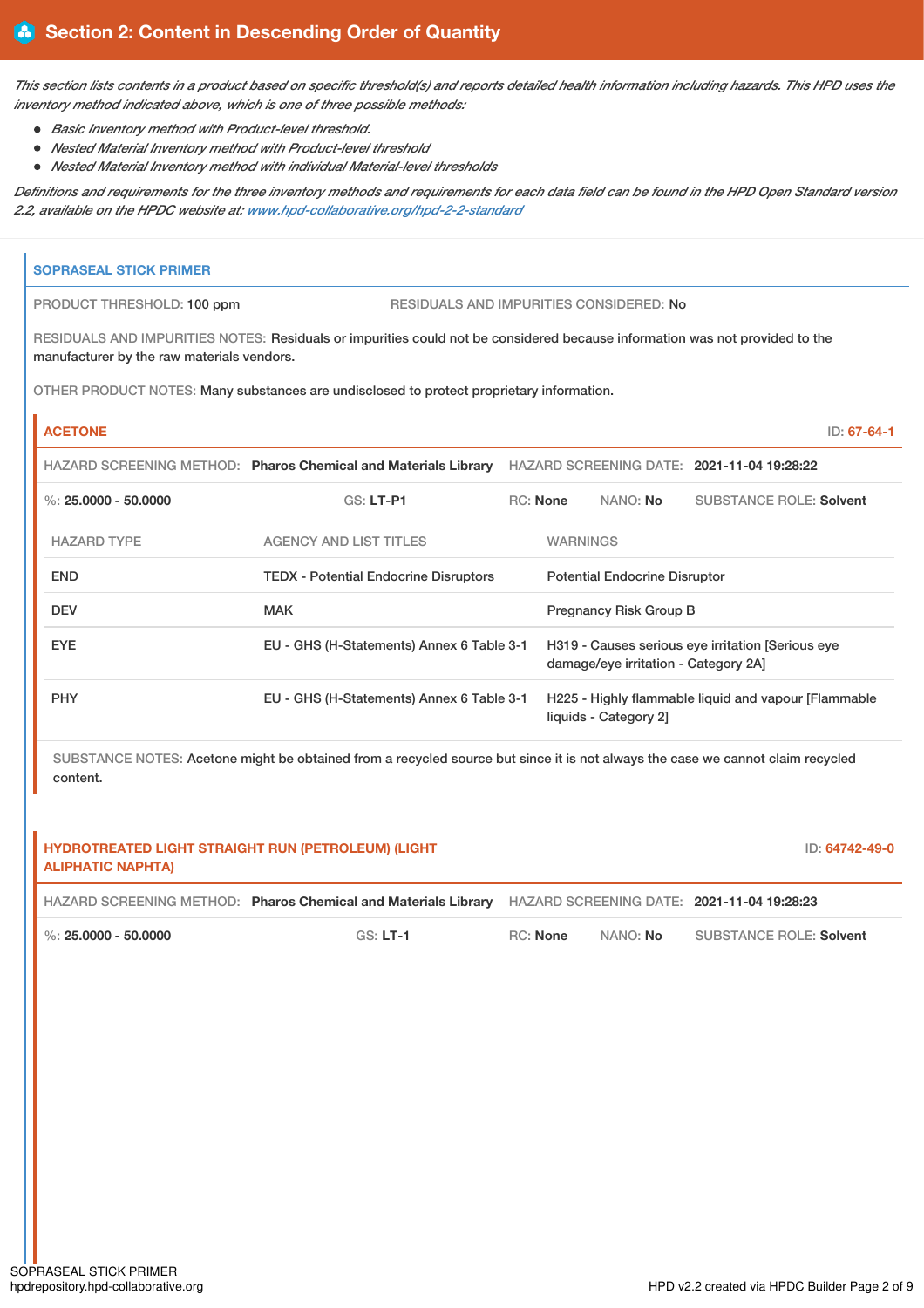| <b>HAZARD TYPE</b> | <b>AGENCY AND LIST TITLES</b>                  | <b>WARNINGS</b>                                                                                   |
|--------------------|------------------------------------------------|---------------------------------------------------------------------------------------------------|
| <b>CAN</b>         | <b>EU - REACH Annex XVII CMRs</b>              | Carcinogen Category 2 - Substances which should be<br>regarded as if they are Carcinogenic to man |
| CAN                | <b>EU - Annex VI CMRs</b>                      | Carcinogen Category 1B - Presumed Carcinogen based<br>on animal evidence                          |
| <b>MUL</b>         | ChemSec - SIN List                             | CMR - Carcinogen, Mutagen &/or Reproductive<br>Toxicant                                           |
| <b>MUL</b>         | German FEA - Substances Hazardous to<br>Waters | Class 3 - Severe Hazard to Waters                                                                 |
| <b>GEN</b>         | <b>EU - REACH Annex XVII CMRs</b>              | Mutagen Category 2 - Substances which should be<br>regarded as if they are Mutagenic to man       |
|                    |                                                |                                                                                                   |
| <b>GEN</b>         | <b>EU - Annex VI CMRs</b>                      | Mutagen - Category 1B                                                                             |
| <b>CAN</b>         | GHS - Australia                                | H350 - May cause cancer [Carcinogenicity - Category<br>1A or 1B]                                  |
| <b>GEN</b>         | GHS - Australia                                | H340 - May cause genetic defects [Germ cell<br>mutagenicity - Category 1A or 1B]                  |
| <b>CAN</b>         | EU - GHS (H-Statements) Annex 6 Table 3-1      | H350 - May cause cancer [Carcinogenicity - Category<br>1A or 1B]                                  |
| <b>MAM</b>         | EU - GHS (H-Statements) Annex 6 Table 3-1      | H304 - May be fatal if swallowed and enters airways<br>[Aspiration hazard - Category 1]           |

SUBSTANCE NOTES: Light aliphatic naphta is one of three aliphatic solvent options to be used in this product in a range between 25 and 50% by weight.

| N-HEXANE (HEXANE)        |                                                                |          |          |                                            |
|--------------------------|----------------------------------------------------------------|----------|----------|--------------------------------------------|
|                          | HAZARD SCREENING METHOD: Pharos Chemical and Materials Library |          |          | HAZARD SCREENING DATE: 2021-11-04 19:28:23 |
| $\%$ : 25.0000 - 50.0000 | $GS:$ BM-1                                                     | RC: None | NANO: No | SUBSTANCE ROLE: Solvent                    |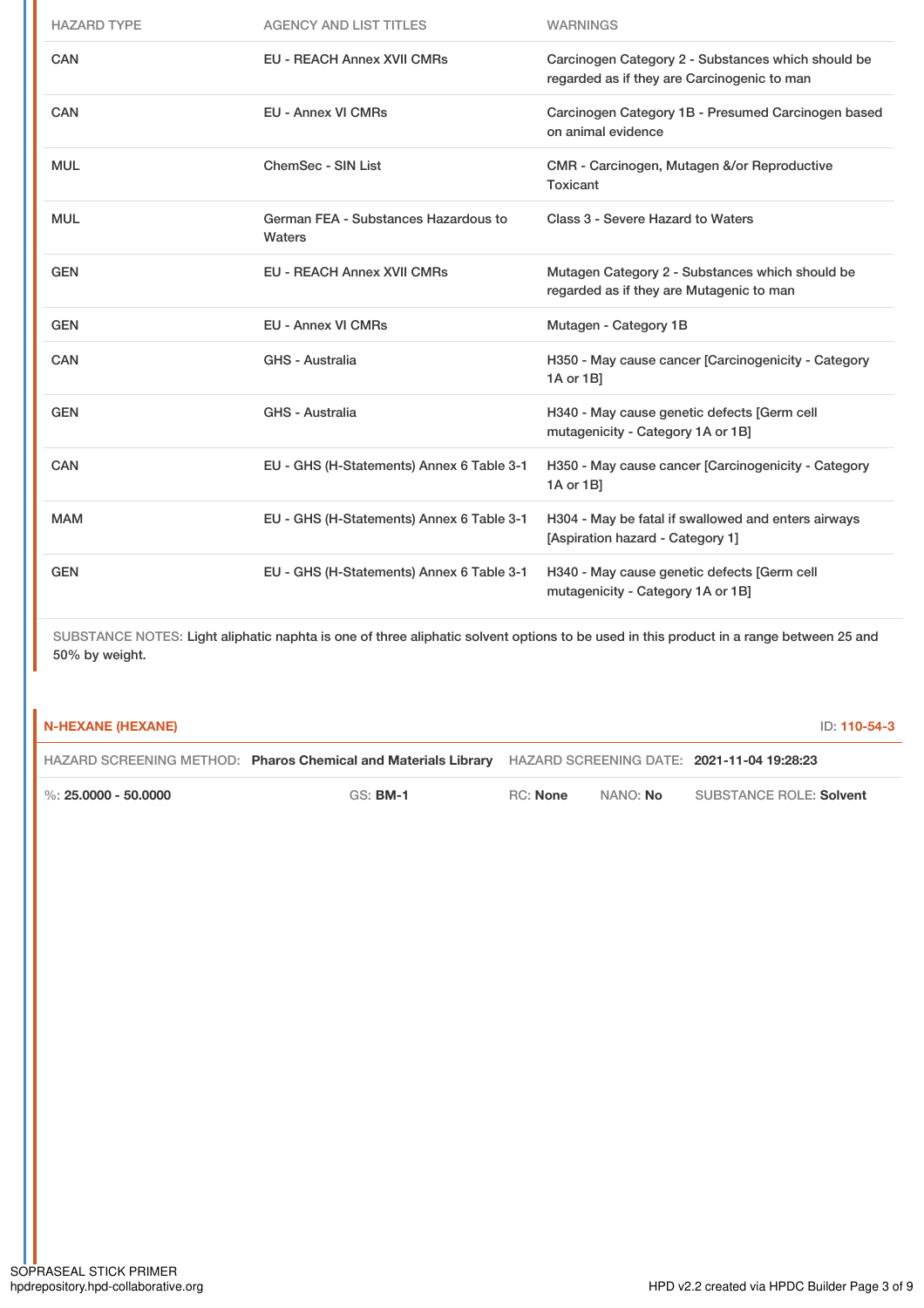| <b>HAZARD TYPE</b> | <b>AGENCY AND LIST TITLES</b>                  | <b>WARNINGS</b>                                                                                                            |
|--------------------|------------------------------------------------|----------------------------------------------------------------------------------------------------------------------------|
| <b>END</b>         | <b>TEDX - Potential Endocrine Disruptors</b>   | <b>Potential Endocrine Disruptor</b>                                                                                       |
| <b>END</b>         | <b>ChemSec - SIN List</b>                      | <b>Endocrine Disruption</b>                                                                                                |
| <b>MUL</b>         | ChemSec - SIN List                             | CMR - Carcinogen, Mutagen &/or Reproductive<br>Toxicant                                                                    |
| <b>MUL</b>         | German FEA - Substances Hazardous to<br>Waters | Class 2 - Hazard to Waters                                                                                                 |
| <b>REP</b>         | CA EPA - Prop 65                               | <b>Reproductive Toxicity - Male</b>                                                                                        |
| <b>SKI</b>         | EU - GHS (H-Statements) Annex 6 Table 3-1      | H315 - Causes skin irritation [Skin corrosion/irritation -<br>Category 2]                                                  |
| <b>PHY</b>         | EU - GHS (H-Statements) Annex 6 Table 3-1      | H225 - Highly flammable liquid and vapour [Flammable<br>liquids - Category 2]                                              |
| <b>MAM</b>         | EU - GHS (H-Statements) Annex 6 Table 3-1      | H304 - May be fatal if swallowed and enters airways<br>[Aspiration hazard - Category 1]                                    |
| <b>AQU</b>         | EU - GHS (H-Statements) Annex 6 Table 3-1      | H411 - Toxic to aquatic life with long lasting effects<br>[Hazardous to the aquatic environment (chronic) -<br>Category 2] |
| <b>REP</b>         | EU - GHS (H-Statements) Annex 6 Table 3-1      | H361f - Suspected of damaging fertility [Reproductive<br>toxicity - Category 2]                                            |

SUBSTANCE NOTES: Hexane is one of three aliphatic solvent options to be used in this product in a range between 25 and 50% by weight. It might be obtained from a recycled source but since it is not always the case we cannot claim recycled content.

| <b>HEPTANE</b>         |                                                                |                 |                                      |                                                                                                                  | ID: 142-82-5 |
|------------------------|----------------------------------------------------------------|-----------------|--------------------------------------|------------------------------------------------------------------------------------------------------------------|--------------|
|                        | HAZARD SCREENING METHOD: Pharos Chemical and Materials Library |                 |                                      | HAZARD SCREENING DATE: 2021-11-04 19:28:24                                                                       |              |
| %: $25.0000 - 50.0000$ | $GS: LT-PI$                                                    | <b>RC: None</b> | NANO: No                             | <b>SUBSTANCE ROLE: Solvent</b>                                                                                   |              |
| <b>HAZARD TYPE</b>     | <b>AGENCY AND LIST TITLES</b>                                  | <b>WARNINGS</b> |                                      |                                                                                                                  |              |
| <b>END</b>             | <b>TEDX</b> - Potential Endocrine Disruptors                   |                 | <b>Potential Endocrine Disruptor</b> |                                                                                                                  |              |
| <b>MUL</b>             | German FEA - Substances Hazardous to<br>Waters                 |                 | Class 2 - Hazard to Waters           |                                                                                                                  |              |
| <b>SKI</b>             | EU - GHS (H-Statements) Annex 6 Table 3-1                      | Category 2]     |                                      | H315 - Causes skin irritation [Skin corrosion/irritation -                                                       |              |
| <b>PHY</b>             | EU - GHS (H-Statements) Annex 6 Table 3-1                      |                 | liquids - Category 2]                | H225 - Highly flammable liquid and vapour [Flammable                                                             |              |
| <b>MAM</b>             | EU - GHS (H-Statements) Annex 6 Table 3-1                      |                 | [Aspiration hazard - Category 1]     | H304 - May be fatal if swallowed and enters airways                                                              |              |
| <b>AQU</b>             | EU - GHS (H-Statements) Annex 6 Table 3-1                      |                 |                                      | H400 - Very toxic to aquatic life [Hazardous to the<br>aquatic environment (acute) - Category 1]                 |              |
| <b>AQU</b>             | EU - GHS (H-Statements) Annex 6 Table 3-1                      | Category 1]     |                                      | H410 - Very toxic to aquatic life with long lasting effects<br>[Hazardous to the aquatic environment (chronic) - |              |

SUBSTANCE NOTES: Heptane is one of three aliphatic solvent options to be used in this product in a range between 25 and 50% by weigth. It might be obtained from a recycled source but since it is not always the case we cannot claim recycled content.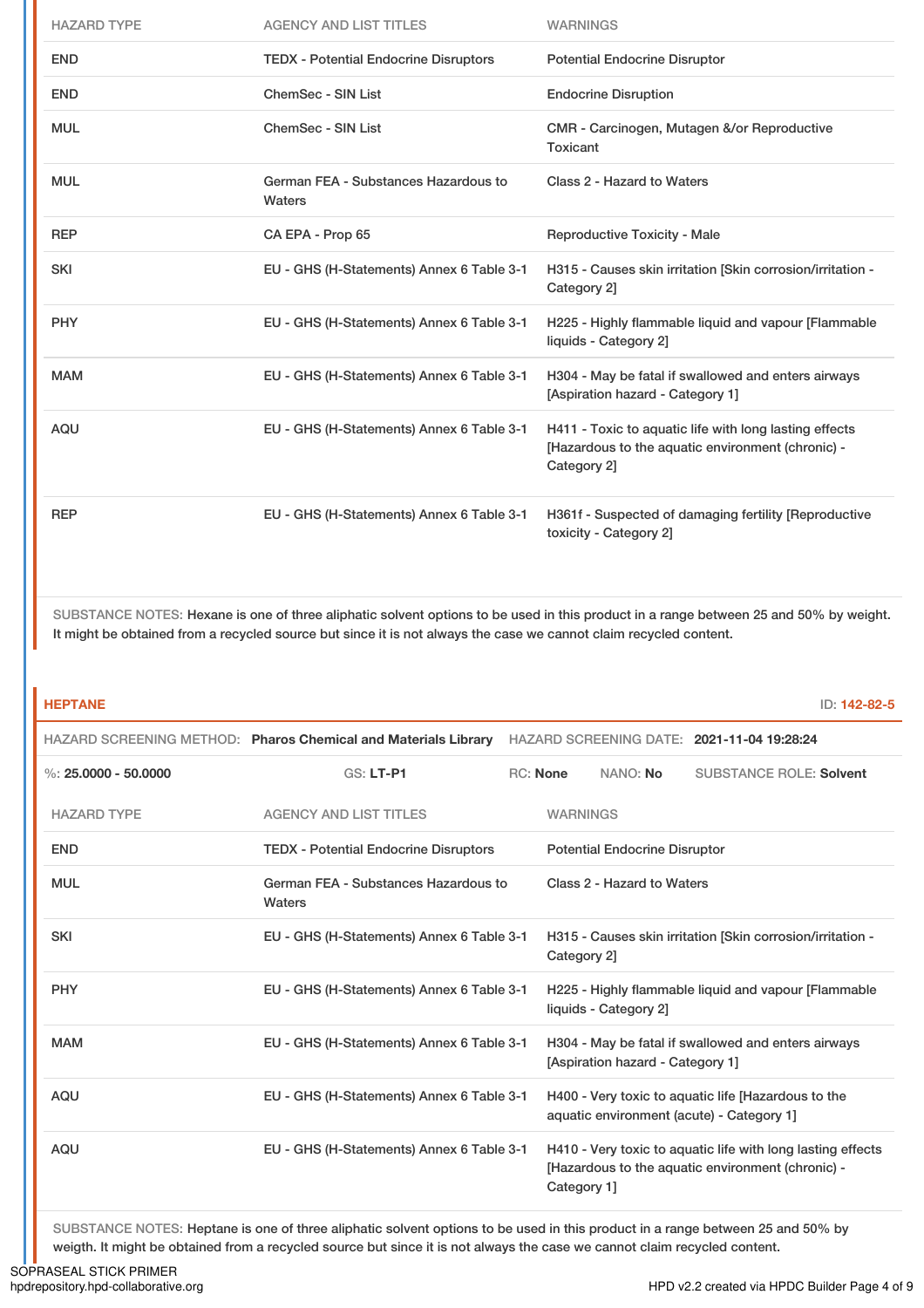| <b>TOLUENE</b>         |                                                                                                                                |          |                 |                                       | ID: 108-88-3                                               |
|------------------------|--------------------------------------------------------------------------------------------------------------------------------|----------|-----------------|---------------------------------------|------------------------------------------------------------|
|                        | HAZARD SCREENING METHOD: Pharos Chemical and Materials Library                                                                 |          |                 |                                       | HAZARD SCREENING DATE: 2021-11-04 19:28:24                 |
| %: $10.0000 - 25.0000$ | GS: <b>BM-1</b>                                                                                                                | RC: None |                 | NANO: No                              | <b>SUBSTANCE ROLE: Solvent</b>                             |
| <b>HAZARD TYPE</b>     | <b>AGENCY AND LIST TITLES</b>                                                                                                  |          | <b>WARNINGS</b> |                                       |                                                            |
| <b>END</b>             | <b>TEDX - Potential Endocrine Disruptors</b>                                                                                   |          |                 | <b>Potential Endocrine Disruptor</b>  |                                                            |
| <b>DEV</b>             | <b>G&amp;L - Neurotoxic Chemicals</b>                                                                                          |          |                 | Developmental Neurotoxicant           |                                                            |
| <b>DEV</b>             | CA EPA - Prop 65                                                                                                               |          |                 | Developmental toxicity                |                                                            |
| <b>MUL</b>             | German FEA - Substances Hazardous to<br>Waters                                                                                 |          |                 | Class 2 - Hazard to Waters            |                                                            |
| <b>REP</b>             | CA EPA - Prop 65                                                                                                               |          |                 | <b>Reproductive Toxicity - Female</b> |                                                            |
| <b>REP</b>             | GHS - Japan                                                                                                                    |          |                 | reproduction - Category 1A]           | H360 - May damage fertility or the unborn child [Toxic to  |
| <b>SKI</b>             | EU - GHS (H-Statements) Annex 6 Table 3-1                                                                                      |          | Category 2]     |                                       | H315 - Causes skin irritation [Skin corrosion/irritation - |
| <b>PHY</b>             | EU - GHS (H-Statements) Annex 6 Table 3-1                                                                                      |          |                 | liquids - Category 2]                 | H225 - Highly flammable liquid and vapour [Flammable       |
| <b>MAM</b>             | EU - GHS (H-Statements) Annex 6 Table 3-1                                                                                      |          |                 | [Aspiration hazard - Category 1]      | H304 - May be fatal if swallowed and enters airways        |
| <b>DEV</b>             | EU - GHS (H-Statements) Annex 6 Table 3-1                                                                                      |          |                 | [Reproductive toxicity - Category 2]  | H361d - Suspected of damaging the unborn child             |
| content.               | SUBSTANCE NOTES: Toluene might be obtained from a recycled source but since it is not always the case we cannot claim recycled |          |                 |                                       |                                                            |
| <b>UNDISCLOSED</b>     |                                                                                                                                |          |                 |                                       | ID: Undisclosed                                            |
|                        | HAZARD SCREENING METHOD: Pharos Chemical and Materials Library HAZARD SCREENING DATE: 2021-11-04 19:28:25                      |          |                 |                                       |                                                            |
| %: $10.0000 - 20.0000$ | <b>GS: LT-UNK</b>                                                                                                              | RC: None |                 | NANO: No                              | <b>SUBSTANCE ROLE: Adhesive</b>                            |
| <b>HAZARD TYPE</b>     | <b>AGENCY AND LIST TITLES</b>                                                                                                  |          | <b>WARNINGS</b> |                                       |                                                            |
| None found             |                                                                                                                                |          |                 |                                       | No warnings found on HPD Priority Hazard Lists             |
|                        | SUBSTANCE NOTES: Adhesive-enhancing additive. Substance undisclosed to protect proprietary information.                        |          |                 |                                       |                                                            |
|                        |                                                                                                                                |          |                 |                                       |                                                            |
| <b>UNDISCLOSED</b>     |                                                                                                                                |          |                 |                                       | <b>ID: Undisclosed</b>                                     |
|                        | HAZARD SCREENING METHOD: Pharos Chemical and Materials Library HAZARD SCREENING DATE: 2021-11-04 19:28:25                      |          |                 |                                       |                                                            |
| %: $5.0000 - 10.0000$  | <b>GS: LT-1</b>                                                                                                                | RC: None |                 | NANO: No                              | <b>SUBSTANCE ROLE: Adhesive</b>                            |
| <b>HAZARD TYPE</b>     | <b>AGENCY AND LIST TITLES</b>                                                                                                  |          | <b>WARNINGS</b> |                                       |                                                            |
| <b>CAN</b>             | <b>US CDC - Occupational Carcinogens</b>                                                                                       |          |                 | <b>Occupational Carcinogen</b>        |                                                            |
| CAN                    | <b>IARC</b>                                                                                                                    |          |                 |                                       | Group 2B - Possibly carcinogenic to humans - inhaled       |

CAN CA EPA - Prop 65 Carcinogen

from occupational sources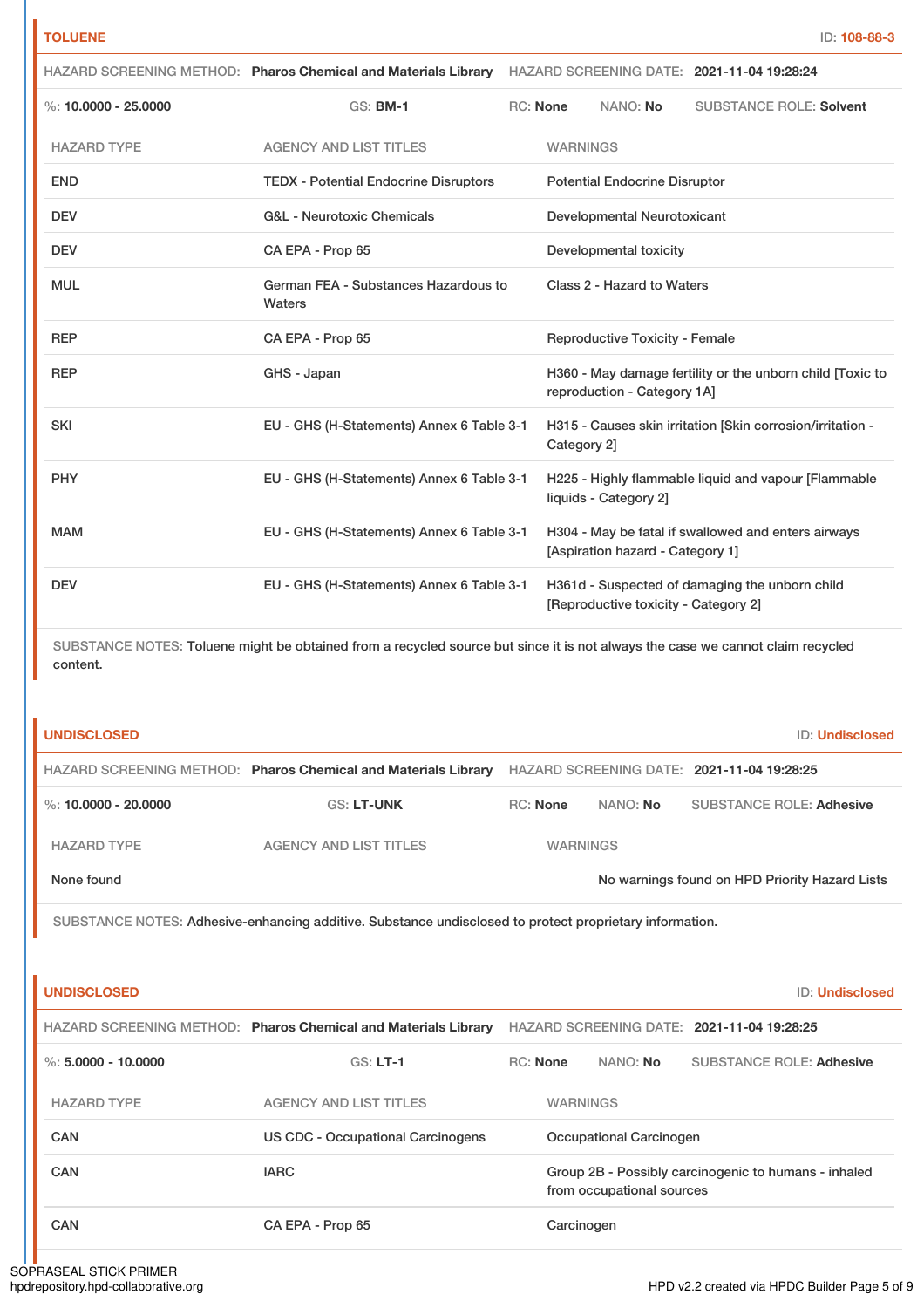SUBSTANCE NOTES: Adhesive-enhancing additive. Substance undisclosed to protect proprietary information.

| <b>ORANGE 46 (ORANGE PIGMENT)</b> |                                                                |                 |          | ID: 63467-26-5                                 |
|-----------------------------------|----------------------------------------------------------------|-----------------|----------|------------------------------------------------|
|                                   | HAZARD SCREENING METHOD: Pharos Chemical and Materials Library |                 |          | HAZARD SCREENING DATE: 2021-11-04 19:28:26     |
| %: $0.1000 - 0.5000$              | <b>GS: NoGS</b>                                                | <b>RC:</b> None | NANO: No | SUBSTANCE ROLE: Pigment                        |
| <b>HAZARD TYPE</b>                | AGENCY AND LIST TITLES                                         | <b>WARNINGS</b> |          |                                                |
| None found                        |                                                                |                 |          | No warnings found on HPD Priority Hazard Lists |
|                                   |                                                                |                 |          |                                                |

SUBSTANCE NOTES: Pigment used for coloration of the primer.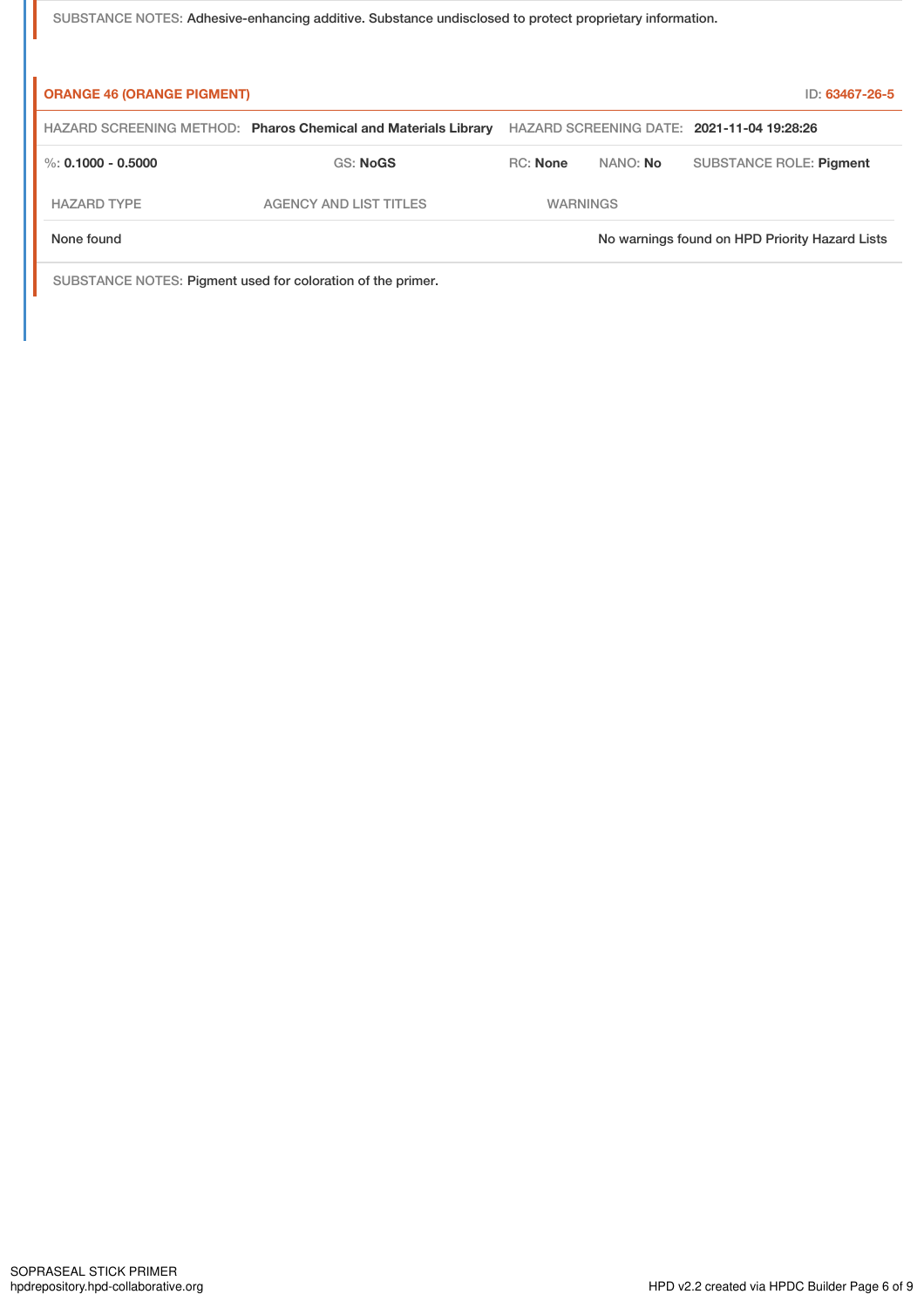This section lists applicable certification and standards compliance information for VOC emissions and VOC content. Other types of health or *environmental performance testing or certifications completed for the product may be provided.*

| <b>VOC EMISSIONS</b>                                                                                                                                                                                                                                                                                                                                                                                                                                                                                                                                                                                                                                                                                                                                                                                                                                                                                          | <b>CDPH Standard Method - N/A</b>       |                                        |                              |
|---------------------------------------------------------------------------------------------------------------------------------------------------------------------------------------------------------------------------------------------------------------------------------------------------------------------------------------------------------------------------------------------------------------------------------------------------------------------------------------------------------------------------------------------------------------------------------------------------------------------------------------------------------------------------------------------------------------------------------------------------------------------------------------------------------------------------------------------------------------------------------------------------------------|-----------------------------------------|----------------------------------------|------------------------------|
| <b>CERTIFYING PARTY: Self-declared</b><br>APPLICABLE FACILITIES: Drummondville, Québec,<br>Canada<br><b>CERTIFICATE URL:</b>                                                                                                                                                                                                                                                                                                                                                                                                                                                                                                                                                                                                                                                                                                                                                                                  | <b>ISSUE DATE: 2020-06-</b><br>23       | <b>EXPIRY DATE:</b>                    | <b>CERTIFIER OR LAB: N/A</b> |
| CERTIFICATION AND COMPLIANCE NOTES: N/A - This product is an exterior product therefore is not to be tested for VOC emissions.                                                                                                                                                                                                                                                                                                                                                                                                                                                                                                                                                                                                                                                                                                                                                                                |                                         |                                        |                              |
| <b>VOC CONTENT</b>                                                                                                                                                                                                                                                                                                                                                                                                                                                                                                                                                                                                                                                                                                                                                                                                                                                                                            | <b>VOC Content</b>                      |                                        |                              |
| <b>CERTIFYING PARTY: Self-declared</b><br>APPLICABLE FACILITIES: Drummondville, Québec,<br>Canada<br><b>CERTIFICATE URL:</b>                                                                                                                                                                                                                                                                                                                                                                                                                                                                                                                                                                                                                                                                                                                                                                                  | ISSUE DATE: 2020-06- EXPIRY DATE:<br>23 |                                        | <b>CERTIFIER OR LAB: N/A</b> |
| CERTIFICATION AND COMPLIANCE NOTES: SOPRASEAL STICK PRIMER has a VOC content of 515 g/L.                                                                                                                                                                                                                                                                                                                                                                                                                                                                                                                                                                                                                                                                                                                                                                                                                      |                                         |                                        |                              |
| <b>MANAGEMENT</b><br>ISO 9001:2015 Quality management systems                                                                                                                                                                                                                                                                                                                                                                                                                                                                                                                                                                                                                                                                                                                                                                                                                                                 |                                         |                                        |                              |
| CERTIFYING PARTY: Third Party<br>APPLICABLE FACILITIES: Facilities covered by this<br>certification: St Julien du Sault, France; Strasbourg,<br>France; Val de Reuil, France; Sorgues, France; Luynes,<br>France; Ambert, France; Cestas, France; La Chapelle<br>Saint Luc, France; Saint Rambert, France; Golbey,<br>France; Drummondville, Québec, Canada; Chilliwack,<br>British Columbia, Canada; Wadsworth, Ohio, USA;<br>Richmond, Québec, Canada; Gulfport, Mississippi, USA;<br>Beauport, Québec, Canada; Oberrosbach, Germany;<br>Grobbendonk, Belgium; Andenne, Belgium; Ijlst,<br>Netherlands; Chignolo d'Isola Bergamo, Italy; Frosinone,<br>Italy; San Vito al Tagliamento, Italy; Verolanuova, Italy;<br>Salgareda, Italy; Blonie, Poland; Spreitenbach,<br>Switzerland; Cham, Switzerland.<br>CERTIFICATE URL: https://www.soprema.ca/wp-<br>content/uploads/2021/10/SOPREMA-ISO-9001-EN-1.pdf | <b>ISSUE DATE: 2021-09-</b><br>23       | <b>EXPIRY DATE: 2024-</b><br>$05 - 07$ | CERTIFIER OR LAB: SGS ICS    |

CERTIFICATION AND COMPLIANCE NOTES: Although all the plants cited above are covered by the certification, the only plant that manufactures the product covered by this HPD is the plant in Drummondville, Québec, Canada.

| <b>MANAGEMENT</b>                                                                                                                                                                                                                                                                                                                                                                                                                                                                                                                                                                                                                                                                                                                                                                                             | ISO 14001:2015 Environmental management systems |                                    |                           |  |  |
|---------------------------------------------------------------------------------------------------------------------------------------------------------------------------------------------------------------------------------------------------------------------------------------------------------------------------------------------------------------------------------------------------------------------------------------------------------------------------------------------------------------------------------------------------------------------------------------------------------------------------------------------------------------------------------------------------------------------------------------------------------------------------------------------------------------|-------------------------------------------------|------------------------------------|---------------------------|--|--|
| <b>CERTIFYING PARTY: Third Party</b><br>APPLICABLE FACILITIES: Facilities covered by this<br>certification: St Julien du Sault, France; Strasbourg,<br>France: Val de Reuil, France: Sorgues, France: La<br>Chapelle Saint Luc, France; Saint Rambert, France;<br>Golbey, France; Drummondville, Québec, Canada;<br>Chilliwack, British Columbia, Canada; Wadsworth, Ohio,<br>USA; Richmond, Québec, Canada; Beauport, Québec,<br>Canada; Grobbendonk, Belgium; Andenne, Belgium; Ijlst,<br>Netherlands; Chignolo d'Isola Bergamo, Italy; Frosinone,<br>Italy; Salgareda, Italy; San Vito al Tagliamento, Italy;<br>Verolanuova, Italy; Blonie, Poland; Spreitenbach,<br>Switzerland; Cham, Switzerland.<br>CERTIFICATE URL: https://www.soprema.ca/wp-<br>content/uploads/2021/10/SOPREMA-ISO-14001-EN-1.pdf | <b>ISSUE DATE: 2021-09-</b><br>23               | <b>EXPIRY DATE: 2024-</b><br>05-07 | CERTIFIER OR LAB: SGS ICS |  |  |
|                                                                                                                                                                                                                                                                                                                                                                                                                                                                                                                                                                                                                                                                                                                                                                                                               |                                                 |                                    |                           |  |  |

CERTIFICATION AND COMPLIANCE NOTES: Although all the plants cited above are covered by the certification, the only plant that manufactures SOPRASEAL STICK PRIMER is the plant in Drummondville, Québec, Canada.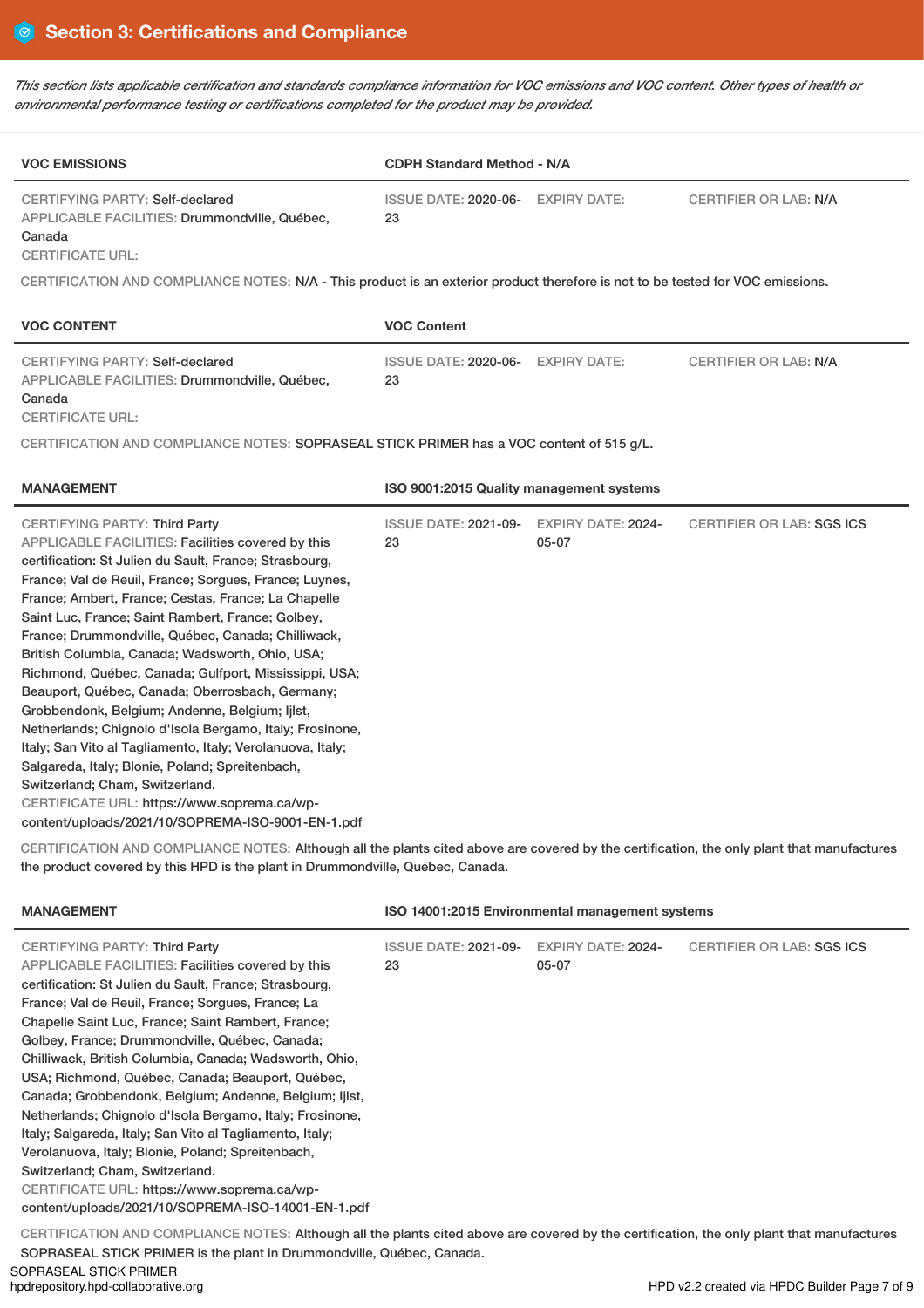#### **MANAGEMENT ISO 45001:2018 Occupational health and safety management system**

| CERTIFYING PARTY: Third Party                          | <b>ISSUE DATE: 2021-09-</b> | <b>EXPIRY DATE: 2024-</b> | <b>CERTIFIER OR LAB: SGS ICS</b> |
|--------------------------------------------------------|-----------------------------|---------------------------|----------------------------------|
| APPLICABLE FACILITIES: Facilities covered by this      | 23                          | 05-07                     |                                  |
| certification: St Julien du Sault, France; Strasbourg, |                             |                           |                                  |
| France; La Chapelle Saint Luc, France; Saint Rambert,  |                             |                           |                                  |
| France; Drummondville, Québec, Canada; Chilliwack,     |                             |                           |                                  |
| British Columbia, Canada; Beauport, Québec, Canada;    |                             |                           |                                  |
| Wadsworth, Ohio, USA; Gulfport, Mississippi, USA;      |                             |                           |                                  |
| Andenne, Belgium; Chignolo d'Isola Bergamo, Italy;     |                             |                           |                                  |
| Frosinone, Italy; San Vito al Tagliamento, Italy;      |                             |                           |                                  |
| Verolanuova, Italy; Salgareda, Italy.                  |                             |                           |                                  |
| CERTIFICATE URL: https://www.soprema.ca/wp-            |                             |                           |                                  |
| content/uploads/2021/10/SOPREMA-ISO-45001-EN-1.pdf     |                             |                           |                                  |
|                                                        |                             |                           |                                  |

CERTIFICATION AND COMPLIANCE NOTES: Although all the plants cited above are covered by the certification, the only plant that manufactures SOPRASEAL STICK PRIMER is the plant in Drummondville, Québec, Canada.

# **Section 4: Accessories**

This section lists related products or materials that the manufacturer requires or recommends for installation (such as adhesives or fasteners), maintenance, cleaning, or operations. For information relating to the contents of these related products, refer to their applicable Health Product *Declarations, if available.*

**SOPRASEAL STICK 1100T HPD URL: https://www.soprema.ca/search-documentation/? label%5B%5D=Health%20Product%20Declaration**

CONDITION WHEN RECOMMENDED OR REQUIRED AND/OR OTHER NOTES: SOPREASEAL STICK PRIMER is one option for surface preparation before installing SOPRASEAL STICK 1100T.

**COLPHENE 3000** HPD URL: **https://www.soprema.ca/search-documentation/? label%5B%5D=Health%20Product%20Declaration**

CONDITION WHEN RECOMMENDED OR REQUIRED AND/OR OTHER NOTES: SOPREASEAL STICK PRIMER is one option for surface preparation before installing COLPHENE 3000.

# **Section 5: General Notes**

VOC Content has been established after consideration of acetone as an exempt compound for VOC calculations.